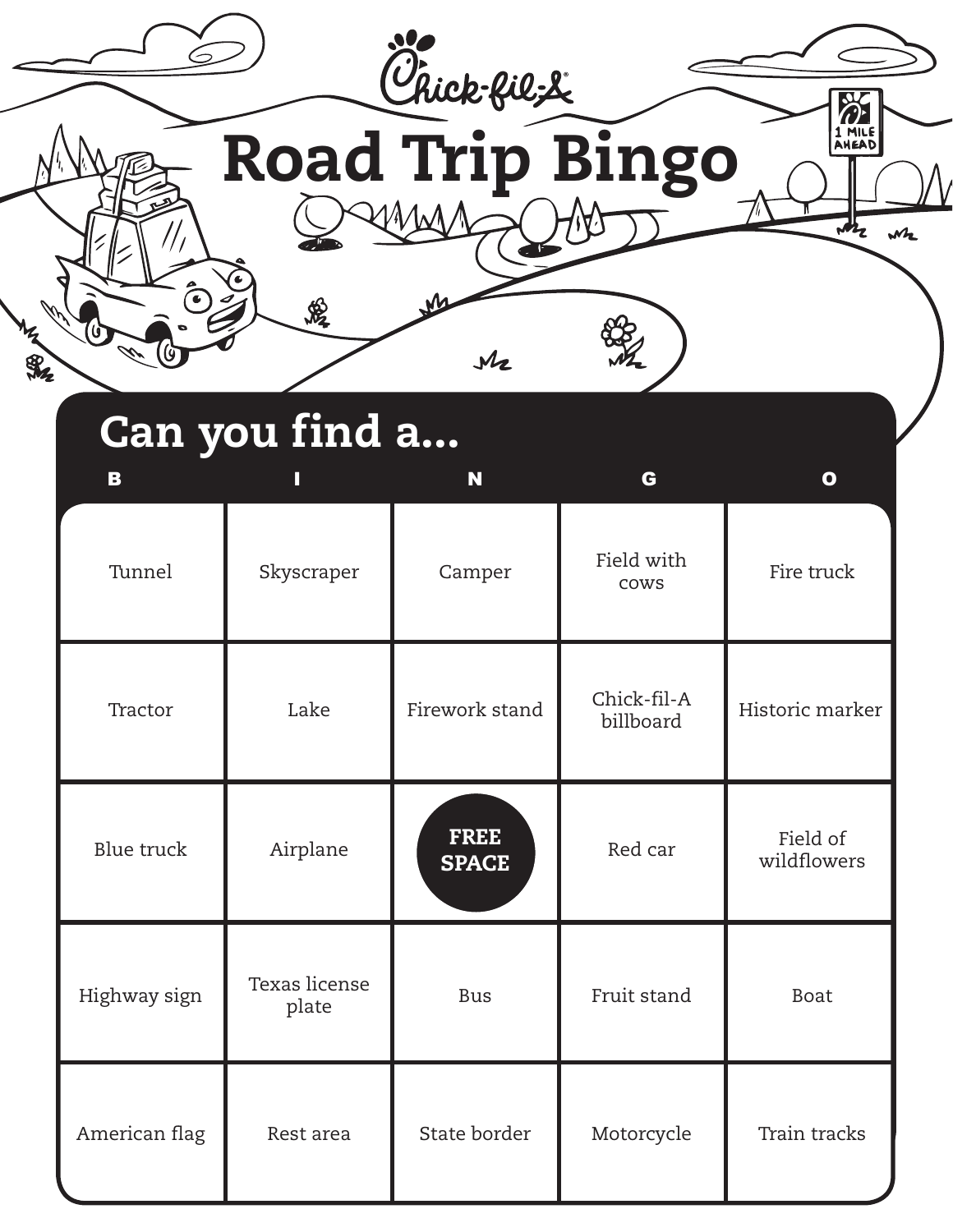

| Boat      | Tractor                 | Texas license<br>plate      | Blue truck      | Fruit stand |
|-----------|-------------------------|-----------------------------|-----------------|-------------|
| Rest area | Firework stand          | <b>FREE</b><br><b>SPACE</b> | Historic marker | Motorcycle  |
| Tunnel    | Fire truck              | Camper                      | Highway sign    | <b>Bus</b>  |
| Red car   | Field of<br>wildflowers | Airplane                    | Train tracks    | Skyscraper  |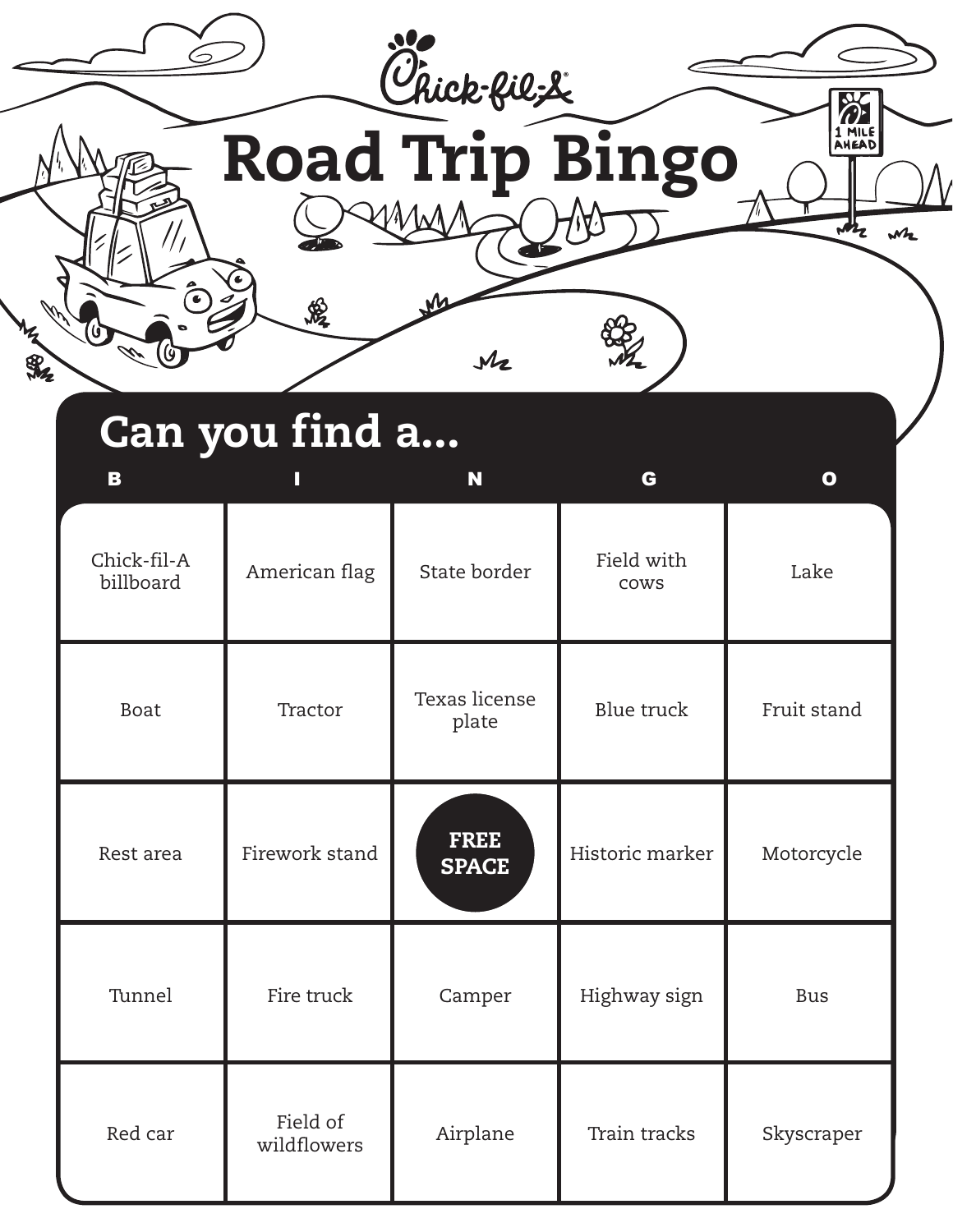

| Can you find a |  |
|----------------|--|
|                |  |

| B                       | П              | N                           | G                        | $\mathbf{o}$       |
|-------------------------|----------------|-----------------------------|--------------------------|--------------------|
| Field of<br>wildflowers | Highway sign   | Texas license<br>plate      | Airplane                 | Lake               |
| Skyscraper              | Red car        | Tunnel                      | Fire truck               | Motorcycle         |
| Fruit stand             | <b>Boat</b>    | <b>FREE</b><br><b>SPACE</b> | <b>Blue</b> truck        | Camper             |
| Tractor                 | Firework stand | State border                | American flag            | Field with<br>cows |
| Train tracks            | <b>Bus</b>     | Rest area                   | Chick-fil-A<br>billboard | Historic marker    |